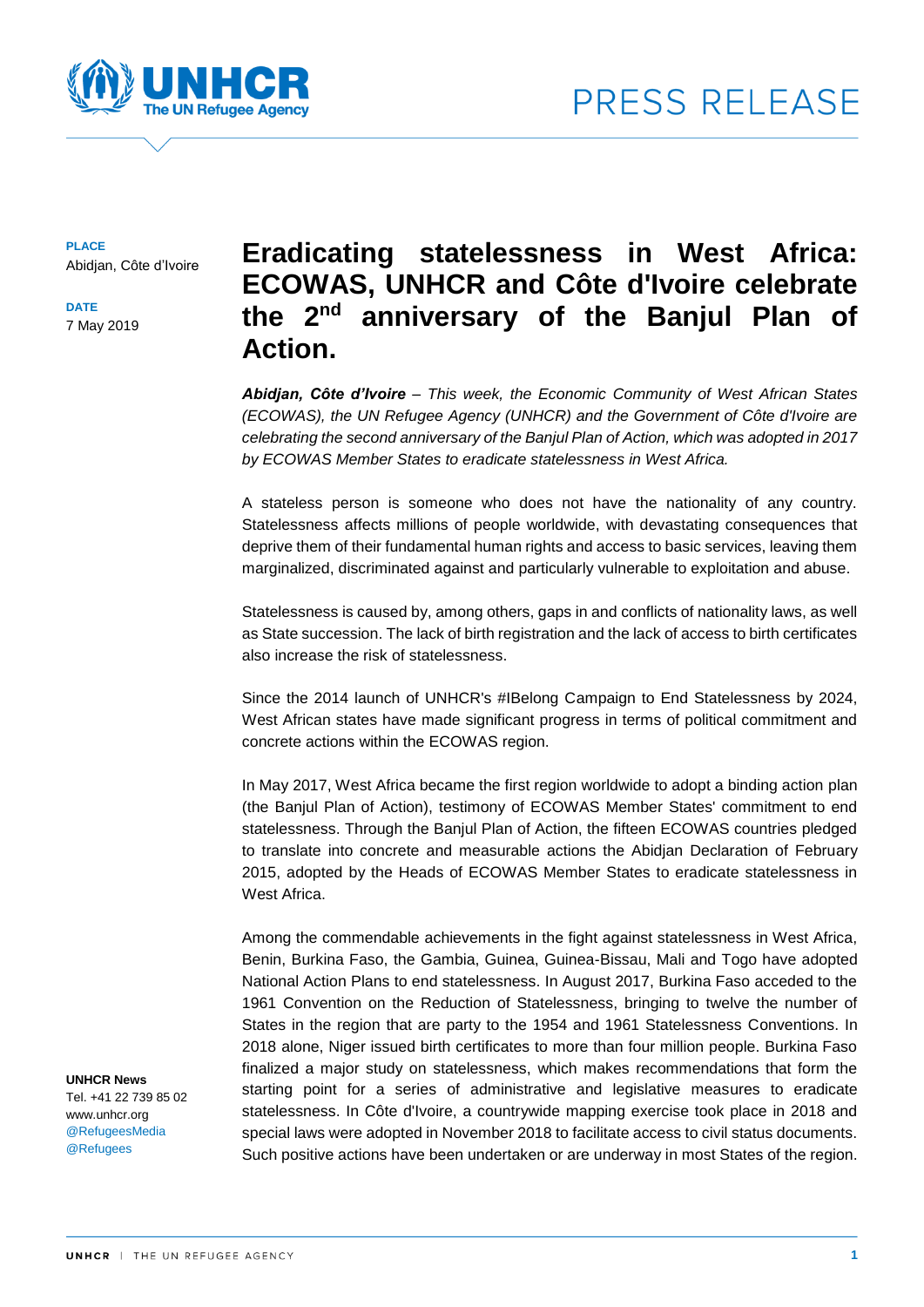

### **PLACE**

Abidjan, Côte d'Ivoire

### **DATE**

7 May 2019

### **SUBJECT**

**Eradicating statelessness in West Africa: ECOWAS, UNHCR and Côte d'Ivoire celebrate the 2nd anniversary of the Banjul Plan of Action.**

The #IBelong Campaign to End Statelessness will reach its mid-point this year. On this occasion, UNHCR will convene a global event, the High-Level Segment on Statelessness, in Geneva on 7 October. As part of UNHCR's overall efforts to end statelessness by 2024, this regional strategic meeting in Abidjan will provide an opportunity for the statelessness focal points of Governments, UNHCR and the ECOWAS Commission to share best practices on policies, administrative procedures and legal frameworks, showcase achievements, and finalize pledges ahead of the High-Level Segment.

"The High-Level Segment on Statelessness will provide an opportunity for West Africa to demonstrate its laudable leadership and solidarity, not only through the durable solutions provided to refugees, but also in delivering on their commitment to end statelessness," said Liz Ahua, UNHCR Regional Representative for West Africa.

In this regard, it is important that government officials responsible for statelessness in the ECOWAS region and their ECOWAS, NGO and UNHCR counterparts are currently meeting in Abidjan to prepare West Africa's participation in the High-Level Segment, in order to highlight the achievements accomplished in line with the Banjul Plan of Action and the global campaign to eradicate statelessness. Yesterday, UNHCR's Representative in Côte d'Ivoire, Mohamed Toure, and Ambassador Babacar Carlos Mbaye, Resident Representative of ECOWAS to Côte d'Ivoire, co-chaired the anniversary celebration of the Banjul Plan of Action.

### **About the #IBelong Campaign**

On 4 November 2014, UNHCR launched its #IBelong Campaign to End Statelessness. Statelessness is a man-made problem and relatively easy to resolve and prevent. With the necessary political will and public support, millions of people around the world could acquire a nationality and prevent their children from being born stateless. The #IBelong Campaign is supported by a Global Action Plan, which sets out concrete actions for States to help resolve the problem. By acquiring a nationality, millions of stateless people around the world could gain full access to their human rights and enjoy a sense of belonging in their communities.

### **Countdown to the 2019 High-Level Segment on Statelessness**

In October this year, States and other actors will be invited to Geneva to participate in a High-Level Segment on Statelessness, which will mark the mid-point of the #IBelong Campaign. At the event, they will have the opportunity to highlight their accomplishments in the first five years of the Campaign. States will also have the chance to deliver concrete pledges for actions that they have not been able to complete by 2019, but which they commit to undertaking by the end of the Campaign in 2024.

#### **UNHCR News**

Tel. +41 22 739 85 02 www.unhcr.org @RefugeesMedia @Refugees